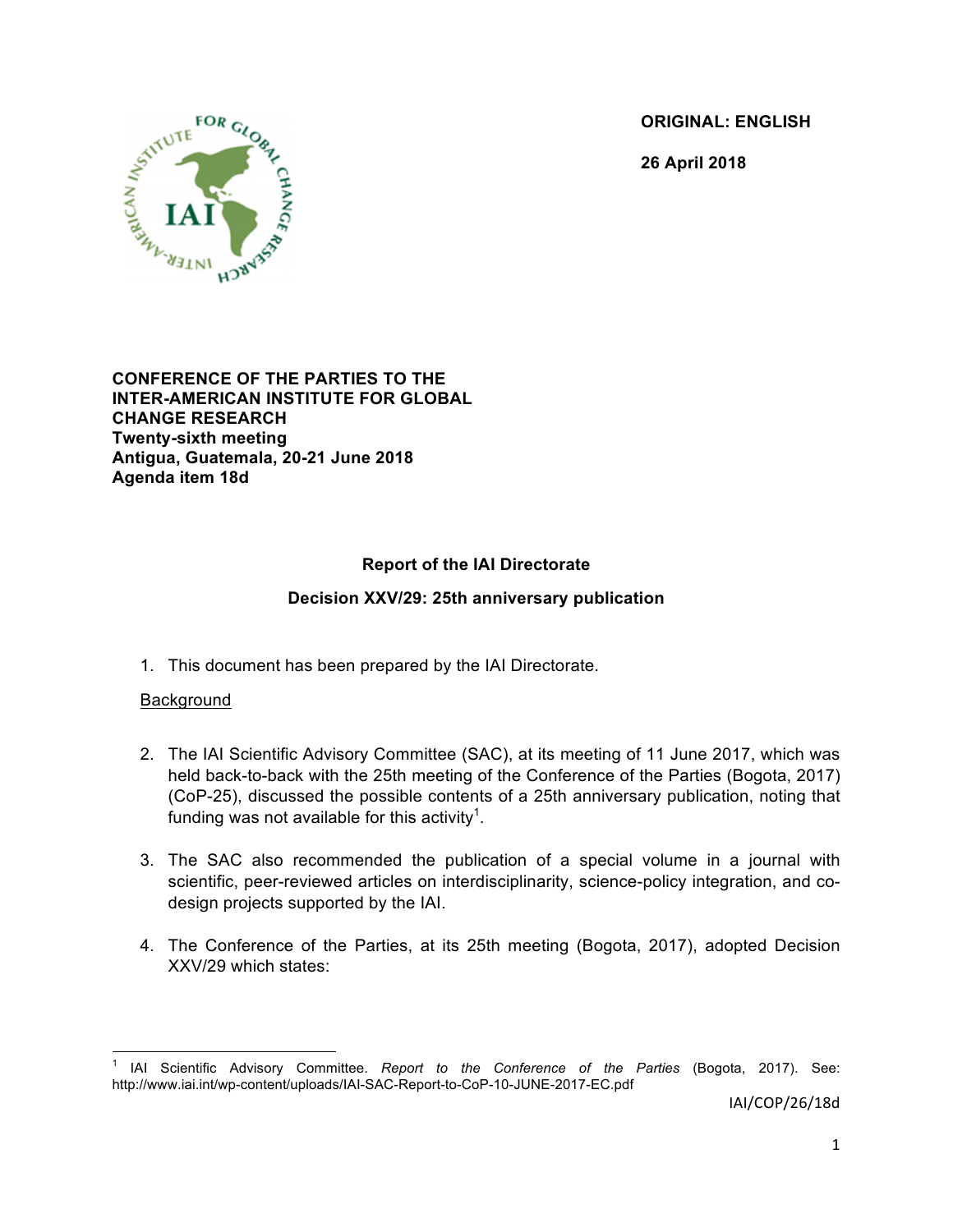*At the request of the SAC Chair, the CoP directed the Directorate to prepare a proposal for the content of the 25th anniversary publication and editorial responsibilities.*

5. At the Collaborative Research Network (CRN3) researchers meeting, which was held in Cancun, Mexico, from 29 November to 1 December 2017, a draft plan<sup>2</sup> for a special issue of a peer-reviewed policy and/or development journal was presented and discussed with participants. This publication would compile papers on the results of the CRN3 projects. Participants suggested several revisions to the proposal and reached consensus on moving the initiative forward. Paper selection will be based on a competitive call. The timeline for publication is expected to be between 12 to 18 months.

# Activities in support of the recommendations and Decision XXV/29

- 6. The IAI Directorate has discussed internally and analyzed the possible contents of the two publications, including potential authors, the necessary management, the human resources required, the financial costs, and, importantly, the possible impact of the publications.
- 7. The results of this internal analysis showed that the 25th anniversary publication, targeted to the general public, and lacking a well-defined message, would constitute a significant effort. Moreover, there is no guarantee of potential benefits arising from this effort. Also, the publication would not report on impacts in the areas in which the IAI needs to focus its work: results of the CRN3, and their dissemination, the upcoming CRN4, implementation of the current Small Grants Program, enhanced public awareness, fund-raising, and capacity building.
- 8. In light of the above, a more viable approach may be to consolidate the two publications, i.e., the *25th anniversary publication and the special issue in a peer-reviewed journal,*  while simultaneously meeting the goals of both efforts: raising awareness of the IAI and its 25 years of achievements and highlighting the priority activities which make such achievements possible.
- 9. This combined publication would appear in a peer-reviewed scientific journal and contain scholarly analysis of the results of the CRN projects supported by the IAI. In this manner, the publication would:
	- a. Raise public awareness of the IAI generally;
	- b. Increase awareness of its scientific activities and projects;
	- c. Provide a resource for presentation to policy makers to reach informed decisions; and,
	- d. Provide an archive of information on activities by the IAI.

IAI/COP/26/18d <sup>2</sup> See IAI/COP/26/Info.9: *Information document CRN3 special issue in peer-reviewed journal: Draft plan*.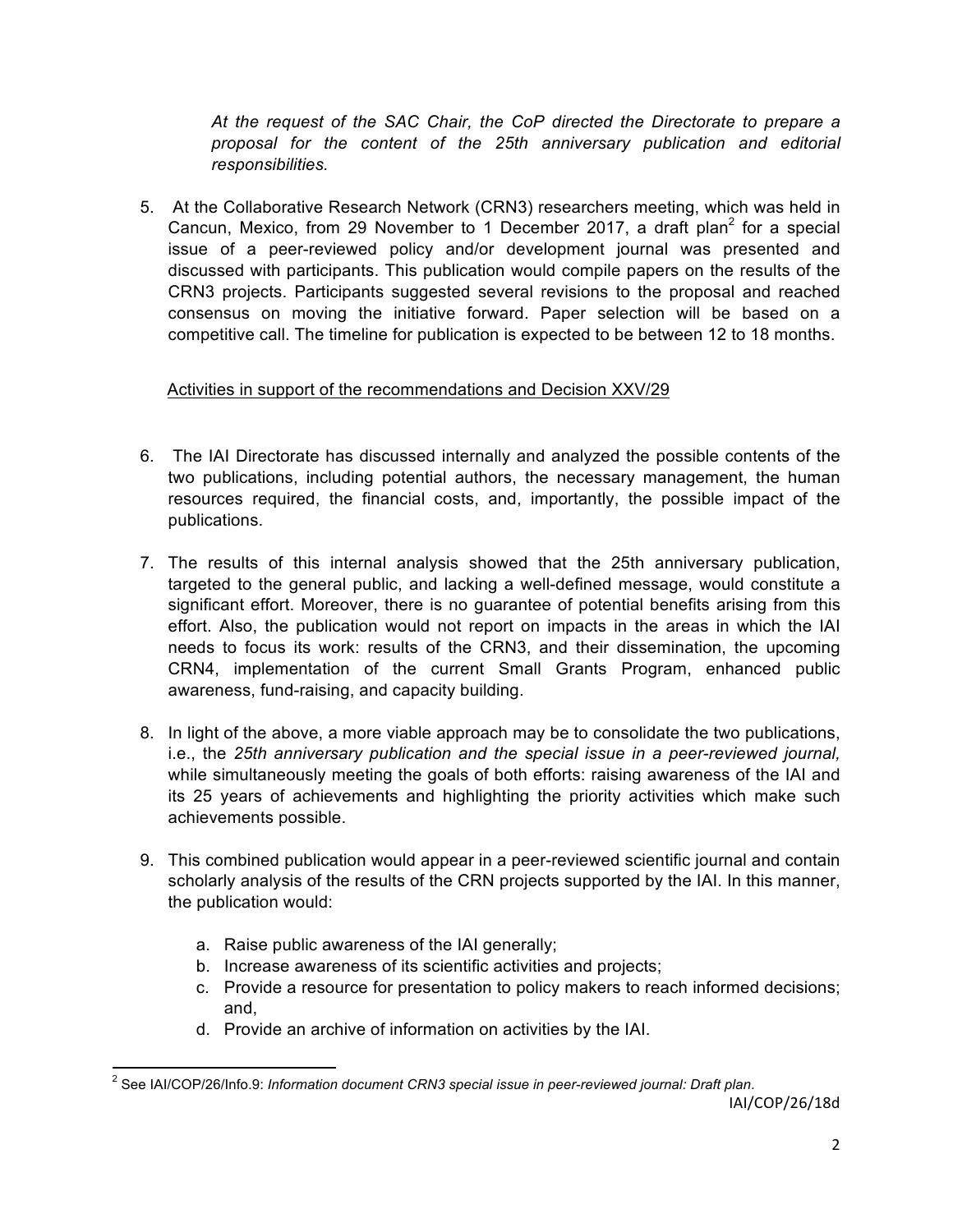10. The information products achieved by participants at the Collaborative Research Network (CRN3) researchers meeting, namely, summaries of results of the CRN3, could potentially provide the seed to begin drafting of this publication.

#### Recommendation

- 11. The IAI Directorate proposes to the Conference of the Parties to consolidate plans for the publication of an IAI 25th anniversary publication with the publication in a peer reviewed journal on results of the CRN3, and their dissemination, the upcoming CRN4, a history of the CRNs, implementation of the current Small Grants Program and capacity building activities.
- 12. The Conference of the Parties is invited to consider adopting the draft decision contained in the Annex to the present document.